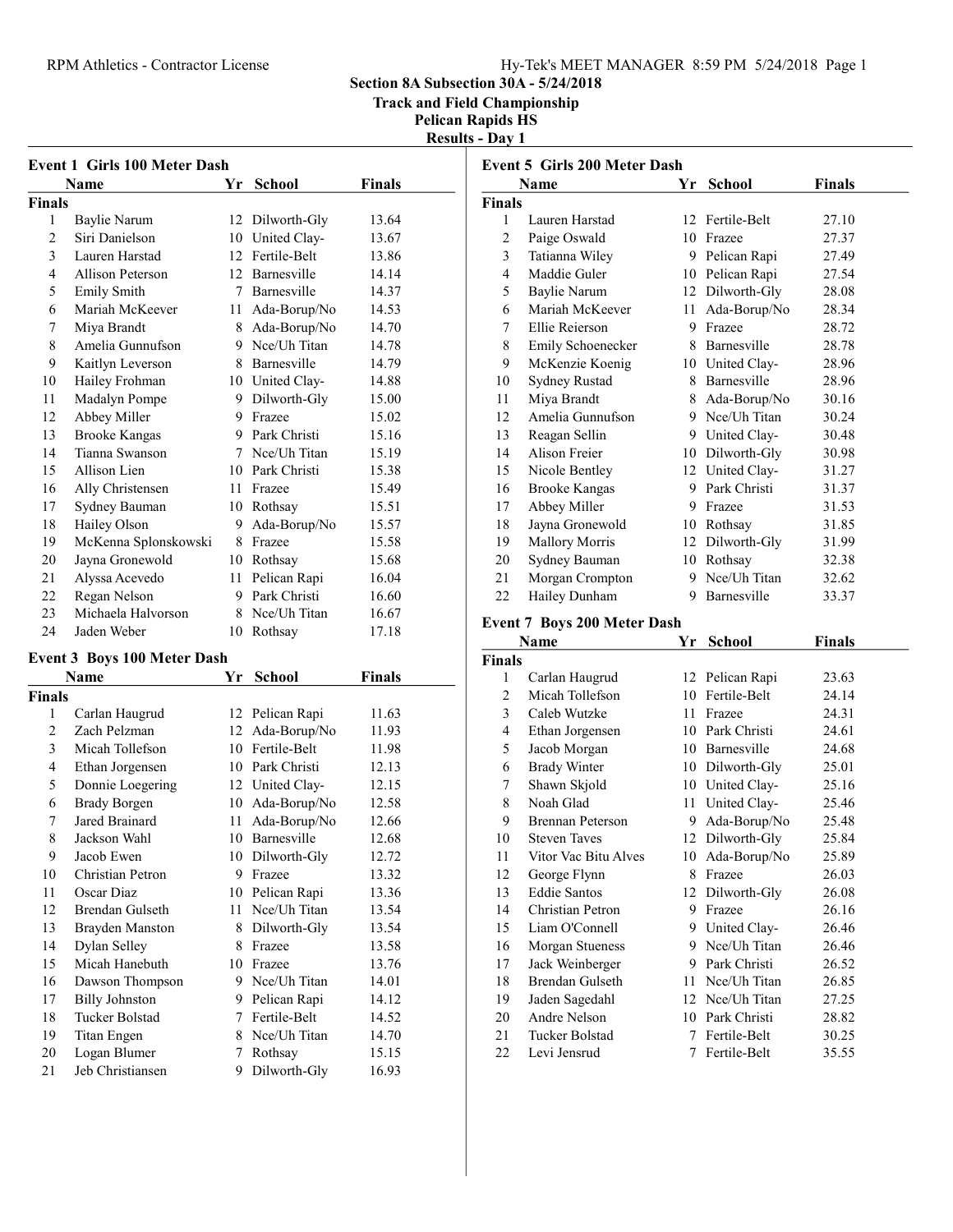RPM Athletics - Contractor License

Section 8A Subsection 30A - 5/24/2018

Track and Field Championship

Pelican Rapids HS sults -  $\mathbf{Day} 1$ 

|               |                                     |      |                 |               | Resu |
|---------------|-------------------------------------|------|-----------------|---------------|------|
|               | <b>Event 9 Girls 400 Meter Dash</b> |      |                 |               |      |
|               | <b>Name</b>                         | Yr   | School          | <b>Finals</b> |      |
| <b>Finals</b> |                                     |      |                 |               |      |
| 1             | Tatianna Wiley                      |      | 9 Pelican Rapi  | 1:00.44       |      |
| 2             | Maddie Guler                        |      | 10 Pelican Rapi | 1:01.83       |      |
| 3             | Marin Roragen                       |      | 8 Fertile-Belt  | 1:01.97       |      |
| 4             | Grace Schindler                     |      | 10 Barnesville  | 1:05.03       |      |
| 5             | Isabelle Gaytan                     |      | 9 Dilworth-Gly  | 1:06.36       |      |
| 6             | Jimi Brommenschenkel                |      | 8 Ada-Borup/No  | 1:08.32       |      |
| 7             | Mia Gehrig                          |      | 10 United Clay- | 1:11.01       |      |
| 8             | Abbey Miller                        |      | 9 Frazee        | 1:11.83       |      |
| 9             | <b>Ashley Taves</b>                 |      | 8 Dilworth-Gly  | 1:13.13       |      |
| 10            | Taylor Wilkowksi                    |      | 11 Frazee       | 1:13.83       |      |
| 11            | Alison Amberg                       |      | 11 Nee/Uh Titan | 1:14.59       |      |
| 12            | Michaela Halvorson                  |      | 8 Nee/Uh Titan  | 1:16.08       |      |
| 13            | Emma Bentley                        |      | 9 Nce/Uh Titan  | 1:16.57       |      |
| 14            | Cassie Lawrence                     |      | 10 Frazee       | 1:19.73       |      |
|               |                                     |      |                 |               |      |
|               | <b>Event 11 Boys 400 Meter Dash</b> |      |                 |               |      |
|               | Name                                | Yr   | <b>School</b>   | Finals        |      |
| <b>Finals</b> |                                     |      |                 |               |      |
| 1             | Josh Finseth                        |      | 8 Dilworth-Gly  | 52.18         |      |
| 2             | Alex Sterton                        |      | 9 Ada-Borup/No  | 53.50         |      |
| 3             | Justin Wang                         |      | 9 Dilworth-Gly  | 54.40         |      |
| 4             | Firmian Elsholz                     |      | 11 Barnesville  | 54.87         |      |
| 5             | Connor Thompson                     |      | 12 Ada-Borup/No | 55.86         |      |
| 6             | Kamron KeenanSyverson               |      | 10 United Clay- | 55.98         |      |
| 7             | <b>Steven Taves</b>                 |      | 12 Dilworth-Gly | 57.03         |      |
| 8             | James Furey                         | 11   | Pelican Rapi    | 57.31         |      |
| 9             | Colby Erickson                      |      | 9 Frazee        | 59.41         |      |
| 10            | Reid Eckert                         |      | 9 Frazee        | 1:01.22       |      |
| 11            | Peyton Moen                         |      | 10 Nce/Uh Titan | 1:03.16       |      |
| 12            | Chaise Monoghan                     |      | 9 Frazee        | 1:03.62       |      |
| 13            | Logan Blumer                        |      | 7 Rothsay       | 1:04.84       |      |
| 14            | Jayden Nadgwick                     |      | 10 Nee/Uh Titan | 1:05.04       |      |
| 15            | Robert Leslie                       |      | 10 Nee/Uh Titan | 1:08.17       |      |
| 16            | Will Stromstad                      | 7    | Fertile-Belt    | 1:12.42       |      |
| 17            | Levi Jensrud                        | 7    | Fertile-Belt    | 1:18.34       |      |
|               | <b>Event 13 Girls 800 Meter Run</b> |      |                 |               |      |
|               |                                     |      |                 |               |      |
|               | Name                                | Yr   | School          | <b>Finals</b> |      |
| <b>Finals</b> |                                     |      |                 |               |      |
| 1             | Abby Syverson                       | 10   | Pelican Rapi    | 2:30.47       |      |
| 2             | <b>Faith Rustad</b>                 | 8.   | United Clay-    | 2:31.44       |      |
| 3             | Megan Danielson                     | 11 - | Frazee          | 2:33.93       |      |
| 4             | Arianna Gerdon                      | 11 - | Dilworth-Gly    | 2:35.07       |      |
| 5             | Samantha Passa                      |      | 9 Barnesville   | 2:36.51       |      |
| 6             | Brooklyn Erickson                   |      | 12 Ada-Borup/No | 2:37.64       |      |
| 7             | Marin Roragen                       | 8    | Fertile-Belt    | 2:37.76       |      |

Marin Roragen 8 Fertile-Belt 2:37.76 8 Isabella Tollefson 9 Dilworth-Gly 2:37.98 9 Taytum Nelson 7 United Clay- 2:38.53 10 Grace Johnson 12 Pelican Rapi 2:38.76 11 Paige Thompson 10 United Clay- 2:38.89 12 2:43.45 Zoe Messick 7 Fertile-Belt

| 13             | Kim Conklin                          | 9      | Frazee          | 2:45.56       |  |
|----------------|--------------------------------------|--------|-----------------|---------------|--|
| 14             | Alexa Larson                         | 9      | Dilworth-Gly    | 2:48.23       |  |
| 15             | Tori Wacker                          | $\tau$ | Barnesville     | 2:51.89       |  |
| 16             | Elizabeth Peppel                     |        | 10 Barnesville  | 2:51.98       |  |
| 17             | Kaya Lee                             | 8      | Ada-Borup/No    | 2:53.03       |  |
| 18             | Makenna Anderson                     |        | 9 Nce/Uh Titan  | 2:53.98       |  |
| 19             | Lauren Nelson                        |        | 9 Ada-Borup/No  | 2:55.26       |  |
| 20             | Tianna Swanson                       | 7      | Nce/Uh Titan    | 2:56.32       |  |
| 21             | Keziah Quanbeck                      | 11     | Park Christi    | 3:29.47       |  |
|                | Event 15 Boys 800 Meter Run          |        |                 |               |  |
|                | Name                                 |        | Yr School       | <b>Finals</b> |  |
| <b>Finals</b>  |                                      |        |                 |               |  |
| 1              | Dan Wilson                           | 12     | Dilworth-Gly    | 2:01.93       |  |
| $\overline{c}$ | Parker Tjaden                        | 12     | United Clay-    | 2:05.36       |  |
| 3              | David Johnston                       | 10     | Pelican Rapi    | 2:08.69       |  |
| 4              | <b>Bailey Johnson</b>                | 11     | United Clay-    | 2:09.27       |  |
| 5              | Nick Mathsen                         | 12     | Ada-Borup/No    | 2:10.72       |  |
| 6              | <b>Dylan Taves</b>                   | 11     | Dilworth-Gly    | 2:11.43       |  |
| 7              | Jace Thompson                        | 10     | Ada-Borup/No    | 2:11.64       |  |
| $\,$ $\,$      | Wyatt Roller                         | 9      | Barnesville     | 2:22.87       |  |
| 9              | Will Hannesson                       | 11     | United Clay-    | 2:23.22       |  |
| 10             | Nick Swenson                         | 11     | Barnesville     | 2:26.08       |  |
| 11             | Alec Gulseth                         | 10     | Dilworth-Gly    | 2:30.09       |  |
| 12             | Seth Isola                           | 10     | Frazee          | 2:31.28       |  |
| 13             | Cole Wyland                          | 9      | Park Christi    | 2:32.31       |  |
| 14             | Kasy Lisburg                         |        | 10 Nee/Uh Titan | 2:33.17       |  |
| 15             | Logan Blumer                         | 7      | Rothsay         | 2:55.95       |  |
|                | <b>Event 17 Girls 1600 Meter Run</b> |        |                 |               |  |
|                | Name                                 | Yr     | School          | <b>Finals</b> |  |
| <b>Finals</b>  |                                      |        |                 |               |  |
| 1              | <b>Braylee Riewer</b>                |        | 8 Frazee        | 5:57.06       |  |
| $\overline{c}$ | Chloe Paulson                        |        | 9 Pelican Rapi  | 5:59.27       |  |
| 3              | Tessa Hultin                         |        | 10 Park Christi | 6:03.14       |  |
| 4              | Brooklyn Erickson                    | 12     | Ada-Borup/No    | 6:03.21       |  |
| 5              | Emily Bredman                        |        | 8 Barnesville   | 6:04.84       |  |
| 6              | Tianna Swanson                       | 7      | Nce/Uh Titan    | 6:05.55       |  |
| 7              | Mya Askegaard                        | 7      | Barnesville     | 6:16.36       |  |
| 8              | Emma Friend                          | 8      | Dilworth-Gly    | 6:18.38       |  |
| 9              | Heidy Furey                          | 9      | Pelican Rapi    | 6:20.86       |  |
| 10             | Victoria Peterson                    | 12     | United Clay-    | 6:21.61       |  |
| 11             | Jenna Reimche                        | 7      | Park Christi    | 6:26.70       |  |
| 12             | Jenna Gehrig                         | 9      | United Clay-    | 6:28.15       |  |
| 13             | <b>Sydney Porter</b>                 | 10     | United Clay-    | 6:28.68       |  |
| 14             | Ariel McRory                         | 11     | Dilworth-Gly    | 6:33.04       |  |

#### Event 19 Boys 1600 Meter Run

|               | Name          | Yr School       | <b>Finals</b> |  |
|---------------|---------------|-----------------|---------------|--|
| <b>Finals</b> |               |                 |               |  |
|               | Austin Osland | 12 United Clay- | 4:56.38       |  |
| $2^{1}$       | Alex Beck     | 9 Frazee        | 4:57.75       |  |
| 3             | Cade Dawson   | 10 Dilworth-Gly | 4:57.78       |  |
|               | Alec Gulseth  | 10 Dilworth-Gly | 4:58.21       |  |
| 5             | Mason Kerr    | 8 Dilworth-Gly  | 4:59.05       |  |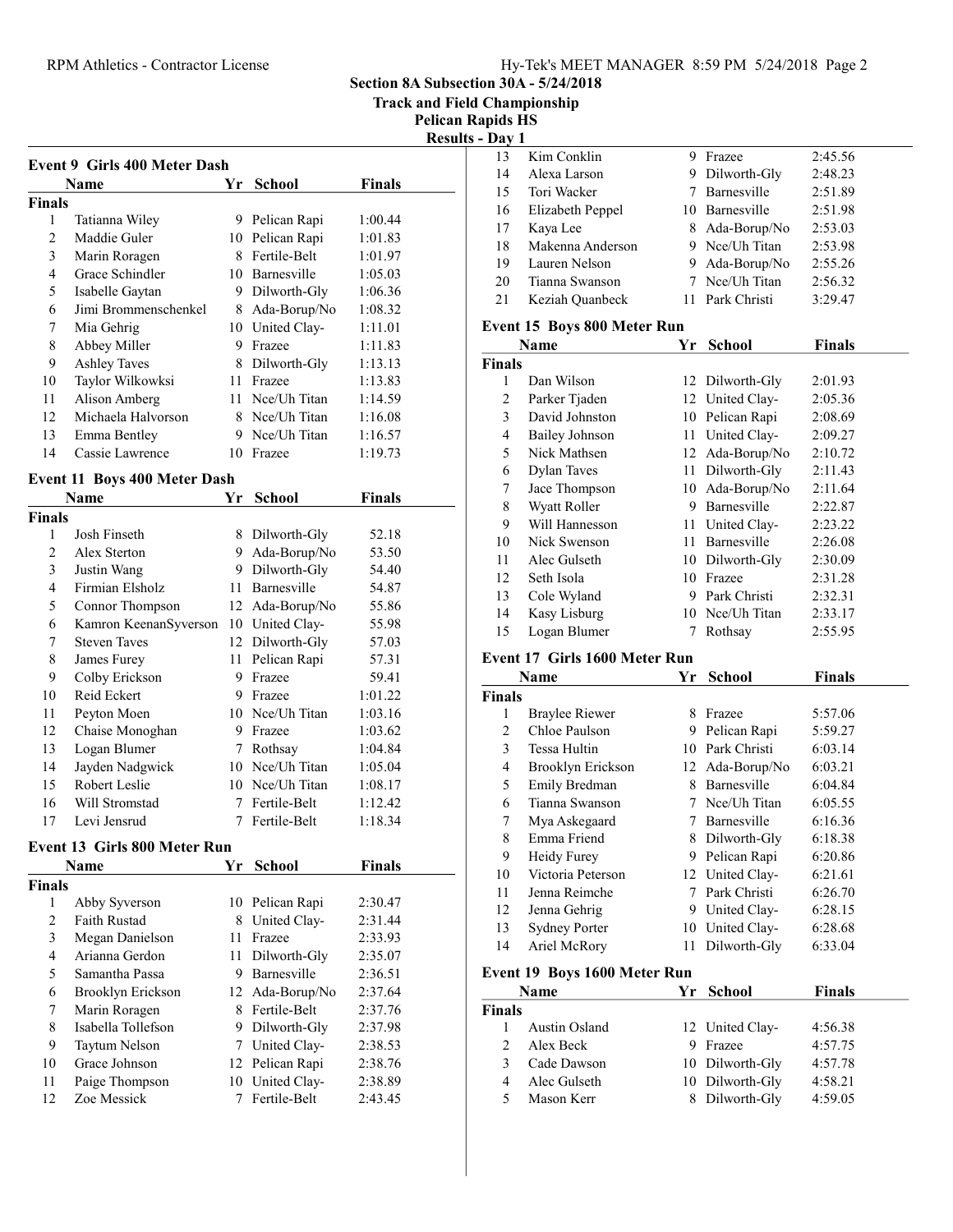10 Maria Vetter 9 United Clay- 18.54

Section 8A Subsection 30A - 5/24/2018

Track and Field Championship

Pelican Rapids HS

|                |                                         |    |                 |                | <b>Results - Day 1</b> |                   |
|----------------|-----------------------------------------|----|-----------------|----------------|------------------------|-------------------|
|                | Finals  (Event 19 Boys 1600 Meter Run)  |    |                 |                | 10                     | Maria Vetter      |
|                | Name                                    |    | Yr School       | <b>Finals</b>  | 11                     | Chloe Walset      |
| 6              | Ian Ziebarth                            |    | 10 Park Christi | 5:11.04        | 12                     | Tori Stephen      |
| 7              | Andrew Amberg                           |    | 11 Nee/Uh Titan | 5:16.05        | 13                     | Annie Waale       |
| $\,8\,$        | Lewis Helmers                           |    | 9 Frazee        | 5:16.21        | 14                     | Tayla Dufaul      |
| 9              | Habram Martinez                         |    | 11 Pelican Rapi | 5:20.13        | 15                     | Kendra Pauls      |
| 10             | Cole Sunde                              |    | 9 United Clay-  | 5:20.53        |                        | Event 27 Boys 11  |
| 11             | Cole Bentley                            |    | 7 Nce/Uh Titan  | 5:22.43        |                        |                   |
| 12             | Sam Askegaard                           |    | 11 Barnesville  | 5:24.10        |                        | Name              |
| 13             | Nathan Johannsen                        |    | 8 Frazee        | 5:24.74        | <b>Finals</b>          |                   |
| 14             | Masyn Johnson                           |    | 10 United Clay- | 5:37.96        | $\mathbf{1}$           | Harmon Leib       |
|                |                                         |    |                 |                | $\overline{2}$         | Joby Geifer       |
|                | <b>Event 21 Girls 3200 Meter Run</b>    |    |                 |                | $\mathfrak{Z}$         | Keaton Ring       |
|                | Name                                    |    | Yr School       | <b>Finals</b>  | $\overline{4}$         | Vitor Vac Bit     |
| <b>Finals</b>  |                                         |    |                 |                | 5                      | Hunter Zenz       |
| 1              | Ellie Morgan                            |    | 12 Frazee       | 12:27.38       | 6                      | Evan Borgen       |
| $\overline{c}$ | Lily Peterson                           |    | 8 United Clay-  | 12:43.06       | $\tau$                 | Mon Auchota       |
| $\mathfrak{Z}$ | Mandi Sjolie                            |    | 10 Pelican Rapi | 12:59.23       | 8                      | Noah Fiedler      |
| $\overline{4}$ | <b>Braylee Riewer</b>                   |    | 8 Frazee        | 13:03.05       | 9                      | Reid Eckert       |
| 5              | Raegan Dawson                           |    | 8 Dilworth-Gly  | 13:14.83       | 10                     | Sam Winn          |
| $\sqrt{6}$     | Tessa Hultin                            |    | 10 Park Christi | 13:56.43       | 11                     | Nicholas Kus      |
| 7              | Korina Holte                            |    | 9 Ada-Borup/No  | 14:09.09       |                        | Event 29 Girls 30 |
| $\,8\,$        | Emma Friend                             |    | 8 Dilworth-Gly  | 14:34.14       |                        | <b>Name</b>       |
| 9              | Kaylee Johnson                          |    | 9 Barnesville   | 14:54.23       | <b>Finals</b>          |                   |
| 10             | Jenna Reimche                           |    | 7 Park Christi  | 15:08.21       | 1                      | Karley Mots       |
| 11             | Katrina Quick                           |    | 8 Ada-Borup/No  | 15:26.65       | $\sqrt{2}$             | Jaryn Johann      |
| 12             | Emma Friesen                            |    | 8 Barnesville   | 16:34.76       | $\mathfrak{Z}$         | Mackenzie T       |
| 13             | Jorden Thune                            |    | 9 Barnesville   | 16:47.51       | $\overline{4}$         | Mathea Jablo      |
|                | Event 23 Boys 3200 Meter Run            |    |                 |                | 5                      | Kaylie Breid      |
|                |                                         | Yr |                 |                | 6                      | Regan Ander       |
|                | Name                                    |    | <b>School</b>   | <b>Finals</b>  | $\tau$                 | Mackenzie V       |
| <b>Finals</b>  |                                         |    |                 |                | $\,$ 8 $\,$            |                   |
| $\mathbf{1}$   | Christian Sterton                       |    | 11 Ada-Borup/No | 10:51.83       | 9                      | Kaylie Isama      |
| $\overline{2}$ | <b>Tyrel Quick</b>                      |    | 12 Ada-Borup/No | 10:57.24       |                        | Tori Stephen      |
| $\mathfrak{Z}$ | Grady Larsen                            |    | 10 Frazee       | 11:00.18       | 10                     | Claire Meyer      |
| $\overline{4}$ | Cade Dawson                             |    | 10 Dilworth-Gly | 11:13.93       | 11                     | Olivia Soren      |
| 5              | Mason Kerr                              |    | 8 Dilworth-Gly  | 11:33.31       | 12                     | Annie Waale       |
| 6              | Christian Carlson                       |    | 9 Frazee        | 11:36.20       | 13                     | Lindsey Borg      |
| 7              | Ian Ziebarth                            |    | 10 Park Christi | 11:38.65       | 14                     | Rylee Hanso:      |
| 8              | Chandler Grey                           |    | 8 Dilworth-Gly  | 11:42.24       | 15                     | Tayla Dufaul      |
| 9              | Jacob Beaudine-Schlick                  |    | 10 United Clay- | 13:36.15       | 16                     | Katie Pearce      |
| 10             | David Flaten                            |    | 11 United Clay- | 13:59.44       | 17                     | Jayden Schei      |
|                | <b>Event 25 Girls 100 Meter Hurdles</b> |    |                 |                |                        | Event 31 Boys 30  |
|                | Name                                    |    | Yr School       | <b>Finals</b>  |                        | <b>Name</b>       |
| <b>Finals</b>  |                                         |    |                 |                | <b>Finals</b>          |                   |
| $\mathbf{1}$   | Paige Ziegler                           |    | 10 Frazee       | 16.35          | 1                      | Keaton Ring       |
| $\overline{2}$ | Jaryn Johannsen                         |    | 10 Frazee       | 17.10          | $\overline{2}$         | Harmon Leib       |
| $\mathfrak{Z}$ | Rylee Moore                             |    | 8 Frazee        |                | 3                      | Michael Mill      |
| $\overline{4}$ | Kaylie Breid                            |    | 12 Dilworth-Gly | 17.77<br>17.92 | 4                      | Hunter Magr       |
|                | Lindsey Borgen                          |    |                 |                | 5                      | Joby Geifer       |
| 5              | Mackenzie Thornton                      |    | 8 Ada-Borup/No  | 18.19          | 6                      | Vitor Vac Bit     |
| 6              |                                         |    | 11 Pelican Rapi | 18.23          |                        |                   |

7 Julia Tennihill 11 Ada-Borup/No 18.50 8 Rylee Hanson 8 Fertile-Belt 18.52 9 Claire Meyer 11 Barnesville 18.53

| 11                      | Chloe Walseth                                  |    | 10 Barnesville                    | 19.13          |  |
|-------------------------|------------------------------------------------|----|-----------------------------------|----------------|--|
| 12                      | Tori Stephenson                                |    | 8 Pelican Rapi                    | 19.79          |  |
| 13                      | Annie Waale                                    |    | 9 Dilworth-Gly                    | 19.97          |  |
| 14                      | Tayla Dufault                                  |    | 9 Dilworth-Gly                    | 20.29          |  |
| 15                      | Kendra Paulson                                 | 11 | Barnesville                       | 20.30          |  |
|                         |                                                |    |                                   |                |  |
|                         | <b>Event 27 Boys 110 Meter Hurdles</b><br>Name |    | Yr School                         | Finals         |  |
| <b>Finals</b>           |                                                |    |                                   |                |  |
| 1                       | Harmon Leibl                                   | 11 | Fertile-Belt                      | 16.64          |  |
| $\overline{c}$          | Joby Geifer                                    | 11 | Frazee                            | 16.74          |  |
|                         |                                                |    |                                   |                |  |
| 3<br>4                  | Keaton Ring<br>Vitor Vac Bitu Alves            |    | 10 Dilworth-Gly                   | 17.27<br>18.15 |  |
| 5                       | Hunter Zenzen                                  |    | 10 Ada-Borup/No<br>10 Barnesville |                |  |
|                         |                                                |    |                                   | 18.53          |  |
| 6                       | Evan Borgen                                    |    | 12 Ada-Borup/No                   | 18.82          |  |
| 7                       | Mon Auchotananan                               | 11 | Ada-Borup/No                      | 19.50          |  |
| $\,$ $\,$               | Noah Fiedler                                   | 10 | Rothsay                           | 20.02          |  |
| 9                       | Reid Eckert                                    | 9. | Frazee                            | 20.10          |  |
| 10                      | Sam Winn                                       | 9  | Frazee                            | 21.15          |  |
| 11                      | Nicholas Kusnierek                             | 11 | Rothsay                           | 22.90          |  |
|                         | <b>Event 29 Girls 300 Meter Hurdles</b>        |    |                                   |                |  |
|                         | Name                                           |    | Yr School                         | <b>Finals</b>  |  |
| <b>Finals</b>           |                                                |    |                                   |                |  |
| 1                       | Karley Motschenbacher                          |    | 10 Park Christi                   | 46.84          |  |
| $\overline{c}$          | Jaryn Johannsen                                |    | 10 Frazee                         | 48.10          |  |
| 3                       | Mackenzie Thornton                             |    | 11 Pelican Rapi                   | 50.95          |  |
| $\overline{\mathbf{4}}$ | Mathea Jablonsky                               |    | 8 Barnesville                     | 52.02          |  |
| 5                       | Kaylie Breid                                   |    | 12 Dilworth-Gly                   | 52.78          |  |
| 6                       | Regan Anderson                                 |    | 9 Park Christi                    | 53.23          |  |
| 7                       | Mackenzie Weinberger                           |    | 12 Park Christi                   | 53.45          |  |
| 8                       | Kaylie Isaman                                  |    | 11 Pelican Rapi                   | 53.59          |  |
| 9                       | Tori Stephenson                                |    | 8 Pelican Rapi                    | 53.59          |  |
| 10                      | Claire Meyer                                   | 11 | Barnesville                       | 54.22          |  |
| 11                      | Olivia Sorenson                                | 9. | Barnesville                       | 54.24          |  |
| 12                      | Annie Waale                                    |    | 9 Dilworth-Gly                    | 54.24          |  |
| 13                      | Lindsey Borgen                                 | 8  | Ada-Borup/No                      | 56.52          |  |
| 14                      | Rylee Hanson                                   | 8  | Fertile-Belt                      | 57.13          |  |
| 15                      | Tayla Dufault                                  | 9. | Dilworth-Gly                      | 58.16          |  |
| 16                      | Katie Pearce                                   | 7  | Fertile-Belt                      | 59.97          |  |
| 17                      | Jayden Schenck                                 |    | 9 United Clay-                    | 1:02.44        |  |
|                         |                                                |    |                                   |                |  |
|                         | <b>Event 31 Boys 300 Meter Hurdles</b>         |    |                                   |                |  |
|                         | Name                                           |    | Yr School                         | <b>Finals</b>  |  |
| <b>Finals</b>           |                                                |    |                                   |                |  |
| 1                       | Keaton Ring                                    | 10 | Dilworth-Gly                      | 42.91          |  |
| $\overline{c}$          | Harmon Leibl                                   | 11 | Fertile-Belt                      | 43.31          |  |
| 3                       | Michael Miller                                 |    | 12 Frazee                         | 43.55          |  |
| 4                       | Hunter Magnusson                               | 11 | United Clay-                      | 44.36          |  |
| 5                       | Joby Geifer                                    |    | 11 Frazee                         | 44.78          |  |

6 45.72 Vitor Vac Bitu Alves 10 Ada-Borup/No 7 Hunter Zenzen 10 Barnesville 46.09 8 46.65 Isaac Janssen 10 Park Christi 9 Noah Fiedler 10 Rothsay 46.81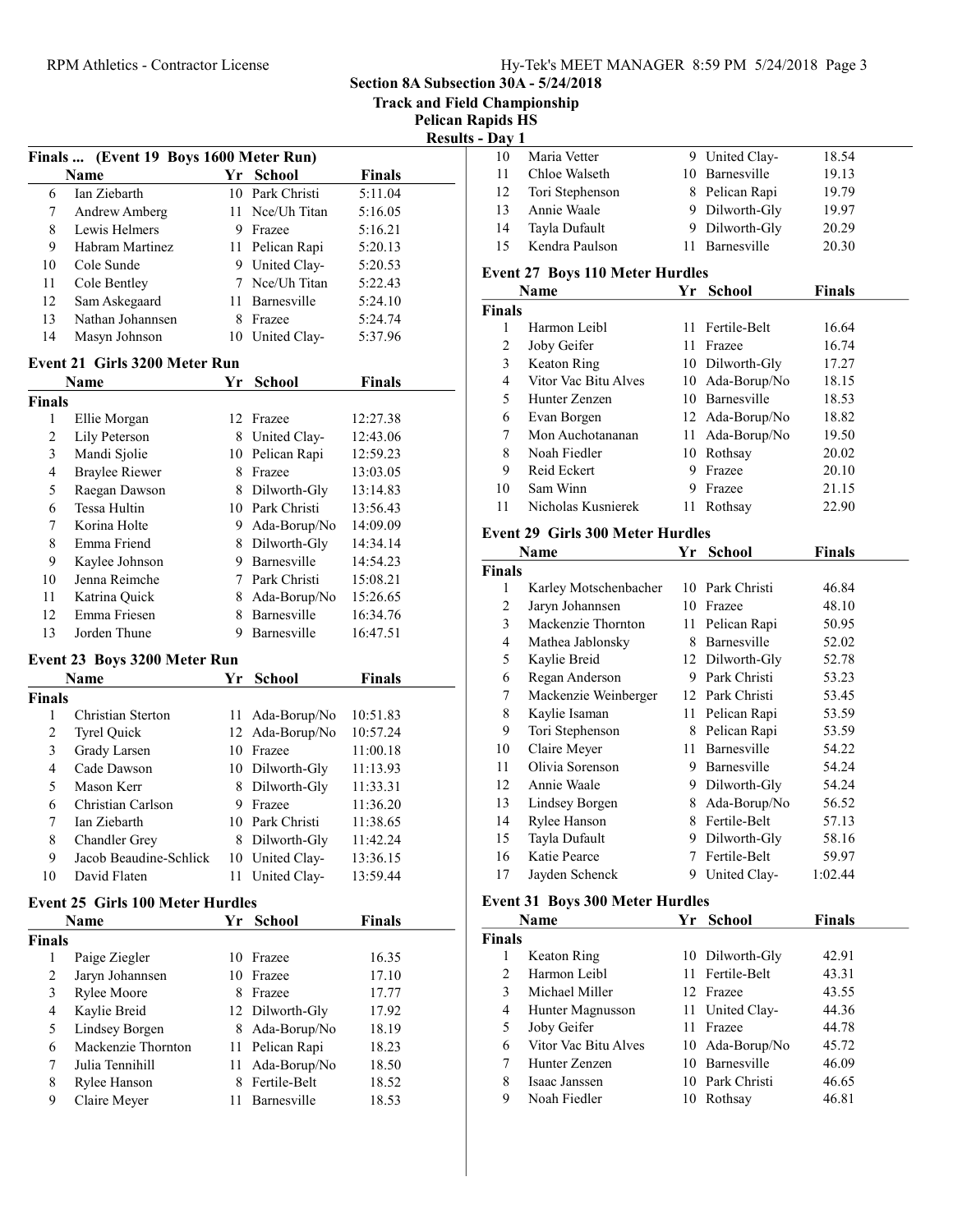Section 8A Subsection 30A - 5/24/2018

Track and Field Championship

Pelican Rapids HS

| <b>Results - Day 1</b> |
|------------------------|
|------------------------|

|    |                                           |   |                 |        | R |
|----|-------------------------------------------|---|-----------------|--------|---|
|    | Finals  (Event 31 Boys 300 Meter Hurdles) |   |                 |        |   |
|    | <b>Name</b>                               |   | Yr School       | Finals |   |
| 10 | Tanner Schwehr                            |   | 9 Dilworth-Gly  | 46.94  |   |
| 11 | Evan Borgen                               |   | 12 Ada-Borup/No | 47.58  |   |
| 12 | Tommy Thach                               |   | 9 Pelican Rapi  | 47.66  |   |
| 13 | Sam Winn                                  | 9 | Frazee          | 49.14  |   |
| 14 | Logan Tucker                              |   | 10 Dilworth-Gly | 50.32  |   |
| 15 | Mon Auchotananan                          |   | 11 Ada-Borup/No | 51.59  |   |
| 16 | Nicholas Kusnierek                        |   | Rothsav         | 56.84  |   |

# Event 33 Girls 4x100 Meter Relay

|        | Team                       | Relay | <b>Finals</b>                  |
|--------|----------------------------|-------|--------------------------------|
| Finals |                            |       |                                |
| 1      | Frazee                     |       | 51.93                          |
|        | 1) Paige Ziegler 10        |       | 2) Paige Oswald 10             |
|        | 3) Rylee Moore 8           |       | 4) Ellie Reierson 9            |
| 2      | Dilworth-Gly               |       | 52.73                          |
|        | 1) Alison Freier 10        |       | 2) Katherine Finseth 11        |
|        | 3) Aleeya Verdi 12         |       | 4) Baylie Narum 12             |
| 3      | Barnesville                |       | 53.08                          |
|        | 1) Emily Smith 7           |       | 2) Kaitlyn Leverson 8          |
|        | 3) Sydney Rustad 8         |       | 4) Allison Peterson 12         |
| 4      | Park Christian             |       | 55.29                          |
|        | 1) Mackenzie Weinberger 12 |       | 2) Signe Harris 11             |
|        | 3) Gabby Sandman 10        |       | 4) Anna Koslowsky 10           |
| 5      | Fertile-Beltrami           |       | 55.61                          |
|        | 1) Emma Tollefson 9        |       | 2) Kim Hitchen 7               |
|        | 3) Autumn Patterson 9      |       | 4) Lauren Harstad 12           |
| 6      | Pelican Rapids             |       | 55.62                          |
|        | 1) Haley Westby 12         |       | 2) Anna Stephenson 9           |
|        | 3) Ryley Paulson 10        |       | 4) Rachel Guler 9              |
| 7      | Ada-Borup/No               |       | 55.96                          |
|        | 1) Kylie Borgen 11         |       | 2) Eskyla Manriquez 9          |
|        | 3) Julia Tennihill 11      |       | 4) Hailey Olson 9              |
| 8      | Nee/Uh Titans              |       | 56.17                          |
|        | 1) Amelia Gunnufson 9      |       | 2) Michaela Halvorson 8        |
|        | 3) Aubrey Dobmeyer 8       |       | 4) Alison Amberg 11            |
| 9      | United Clay-Becker         |       | 57.74                          |
|        | 1) Brianne Huesman 12      |       | 2) Victoria Branden 11         |
|        | 3) Jayden Schenck 9        |       | 4) Victoria WhitneyIsaacson 11 |

#### Event 35 Boys 4x100 Meter Relay

| Team                               | Relay | <b>Finals</b>         |
|------------------------------------|-------|-----------------------|
| <b>Finals</b>                      |       |                       |
| Ada-Borup/No<br>1                  |       | 45.37                 |
| 1) Brady Borgen 10                 |       | 2) Verdis Barber 10   |
| 3) Jared Brainard 11               |       | 4) Zach Pelzman 12    |
| Fertile-Beltrami<br>$\mathfrak{D}$ |       | 45.71                 |
| 1) Dylan Pearce 11                 |       | 2) Hunter Hitchen 10  |
| 3) Harmon Leibl 11                 |       | 4) Micah Tollefson 10 |
| Barnesville<br>3                   |       | 46.10                 |
| 1) Jacob Morgan 10                 |       | 2) Nick Detloff 11    |
| 3) Jackson Wahl 10                 |       | 4) Brady Martz 12     |
|                                    |       |                       |

| Dav 1 |                         |                        |
|-------|-------------------------|------------------------|
| 4     | Pelican Rapids          | 46.37                  |
|       | 1) Carson Haugrud 12    | 2) Carlan Haugrud 12   |
|       | 3) Oscar Diaz 10        | 4) Eli Sytsma 11       |
| 5.    | United Clay-Becker      | 46.43                  |
|       | 1) Brendon Flores 11    | 2) Donnie Loegering 12 |
|       | 3) Garrett Cossette 9   | 4) Shawn Skjold 10     |
| 6     | Dilworth-Gly            | 46.55                  |
|       | 1) Brady Winter 10      | 2) Jacob Ewen 10       |
|       | 3) Eddie Santos 12      | 4) Logan Tucker 10     |
| 7     | Nce/Uh Titans           | 53.68                  |
|       | 1) Dawson Thompson 9    | 2) Jayden Nadgwick 10  |
|       | 3) Tearence Dierchko 12 | 4) Isaac Stene 12      |
|       | Frazee                  | DO                     |
|       | 1) Caleb Drescher 12    | 2) Cole Fleisher 10    |
|       | 3) Kaden Hiemenz 9      | 4) George Flynn 8      |

#### Event 37 Girls 4x200 Meter Relay

|               | <b>Team</b>                | Relay | <b>Finals</b>               |
|---------------|----------------------------|-------|-----------------------------|
| <b>Finals</b> |                            |       |                             |
| 1             | Frazee                     |       | 1:48.73                     |
|               | 1) Paige Ziegler 10        |       | 2) Paige Oswald 10          |
|               | 3) Jaryn Johannsen 10      |       | 4) Ellie Reierson 9         |
| 2             | United Clay-Becker         |       | 1:50.73                     |
|               | 1) McKenzie Koenig 10      |       | 2) Reagan Sellin 9          |
|               | 3) Maria Vetter 9          |       | 4) Siri Danielson 10        |
| 3             | Park Christian             |       | 1:51.34                     |
|               | 1) Mackenzie Weinberger 12 |       | 2) Anna Koslowsky 10        |
|               | 3) Regan Anderson 9        |       | 4) Karley Motschenbacher 10 |
| 4             | Barnesville                |       | 1:52.72                     |
|               | 1) Grace Schindler 10      |       | 2) Mathea Jablonsky 8       |
|               | 3) Sydney Rustad 8         |       | 4) Emily Schoenecker 8      |
| 5             | Ada-Borup/No               |       | 1:53.52                     |
|               | 1) Kylie Borgen 11         |       | 2) Miya Brandt 8            |
|               | 3) Mariah McKeever 11      |       | 4) Eskyla Manriquez 9       |
| 6             | Pelican Rapids             |       | 1:55.02                     |
|               | 1) Rachel Guler 9          |       | 2) Anna Stephenson 9        |
|               | 3) Kaylie Isaman 11        |       | 4) Jessica Weinrich 12      |
| 7             | Dilworth-Gly               |       | 2:00.42                     |
|               | 1) Kiersten Nelson 9       |       | 2) Mallory Morris 12        |
|               | 3) Isabelle Gaytan 9       |       | 4) Madalyn Pompe 9          |
| 8             | Fertile-Beltrami           |       | 2:01.68                     |
|               | 1) Autumn Patterson 9      |       | 2) Esther Thompson 9        |
|               | 3) Kim Hitchen 7           |       | 4) Emma Tollefson 9         |

#### Event 39 Boys 4x200 Meter Relay

| Team                    | Relay            | <b>Finals</b>          |  |
|-------------------------|------------------|------------------------|--|
| Finals                  |                  |                        |  |
| Dilworth-Gly            |                  | 1:35.23                |  |
| 1) Brady Winter 10      |                  | 2) Noah McDonald 12    |  |
| 3) Logan Tucker 10      | 4) Justin Wang 9 |                        |  |
| United Clay-Becker<br>2 |                  | 1:35.28                |  |
| 1) Garrett Cossette 9   |                  | 2) Donnie Loegering 12 |  |
| 3) Shawn Skjold 10      | 4) Noah Glad 11  |                        |  |
|                         |                  |                        |  |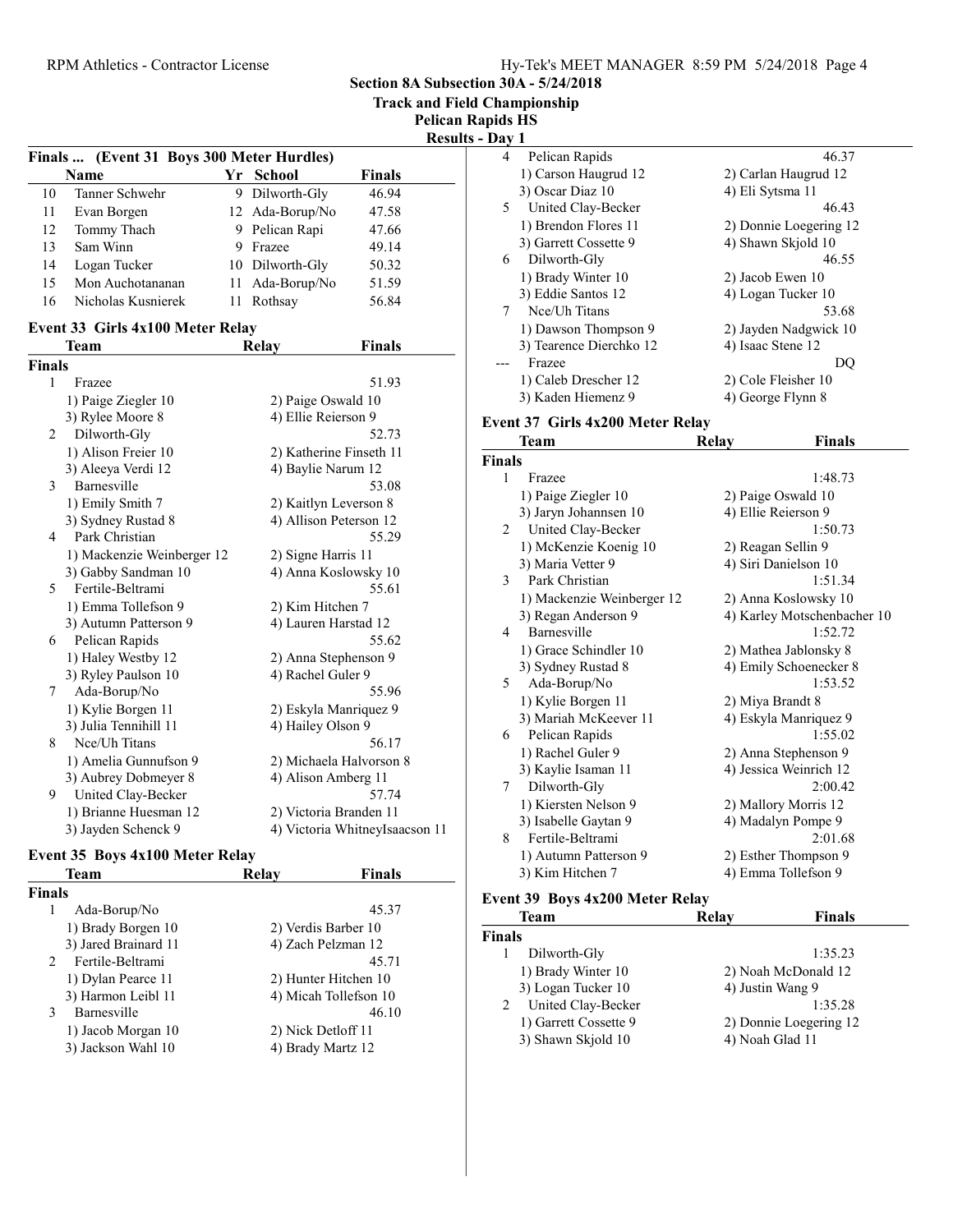Section 8A Subsection 30A - 5/24/2018

Track and Field Championship

Pelican Rapids HS

Results - Day 1

|                | Finals  (Event 39 Boys 4x200 Meter Relay) |                       |                         | Event 43 Boys 4x400 Meter Relay               |                   |                        |
|----------------|-------------------------------------------|-----------------------|-------------------------|-----------------------------------------------|-------------------|------------------------|
|                | <b>Team</b>                               | Relay                 | <b>Finals</b>           | <b>Team</b>                                   | <b>Relay</b>      | <b>Finals</b>          |
| 3              | Frazee                                    |                       | 1:35.29                 | <b>Finals</b>                                 |                   |                        |
|                | 1) Caleb Drescher 12                      | 2) Cole Fleisher 10   |                         | Dilworth-Gly<br>$\mathbf{1}$                  |                   | 3:31.70                |
|                | 3) Caleb Wutzke 11                        | 4) Michael Miller 12  |                         | 1) Noah McDonald 12                           | 2) Justin Wang 9  |                        |
| 4              | Ada-Borup/No                              |                       | 1:35.90                 | 3) Josh Finseth 8                             | 4) Dan Wilson 12  |                        |
|                | 1) Jared Brainard 11                      | 2) Verdis Barber 10   |                         |                                               |                   | 3:33.65                |
|                | 3) Brady Borgen 10                        | 4) Zach Pelzman 12    |                         | United Clay-Becker<br>2                       |                   |                        |
| 5              | Barnesville                               |                       | 1:36.10                 | 1) Parker Tjaden 12                           |                   | 2) Bailey Johnson 11   |
|                | 1) Jacob Morgan 10                        | 2) Nick Detloff 11    |                         | 3) Hunter Magnusson 11                        |                   | 4) Austin Osland 12    |
|                | 3) Jackson Wahl 10                        | 4) Brady Martz 12     |                         | Frazee<br>3                                   |                   | 3:34.83                |
| 6              | Fertile-Beltrami                          |                       | 1:37.13                 | 1) Caleb Drescher 12                          |                   | 2) Caleb Wutzke 11     |
|                | 1) Hunter Hitchen 10                      |                       | 2) Andrew Wadsworth 11  | 3) Joby Geifer 11                             |                   | 4) Michael Miller 12   |
|                | 3) Albert Kargel 11                       | 4) Dylan Pearce 11    |                         | Ada-Borup/No<br>4                             |                   | 3:35.12                |
| 7              | Park Christian                            |                       | 1:39.97                 | 1) Nick Mathsen 12                            | 2) Alex Sterton 9 |                        |
|                | 1) Cameron Hoff 11                        | 2) Isaac Janssen 10   |                         | 3) Connor Thompson 12                         |                   | 4) Jace Thompson 10    |
|                |                                           |                       |                         | Barnesville<br>5                              |                   | 3:40.35                |
|                | 3) Jack Weinberger 9                      |                       | 4) Ethan Jorgensen 10   | 1) Firmian Elsholz 11                         | 2) Brady Martz 12 |                        |
|                | Nce/Uh Titans                             |                       | DQ                      | 3) Hunter Zenzen 10                           |                   | 4) Sam Askegaard 11    |
|                | 1) Peyton Moen 10                         | 2) Jaden Sagedahl 12  |                         | Pelican Rapids<br>6                           |                   | 3:57.89                |
|                | 3) Morgan Stueness 9                      |                       | 4) Brendan Gulseth 11   | 1) Zane Brosowske 11                          | 2) Oscar Diaz 10  |                        |
|                | Event 41 Girls 4x400 Meter Relay          |                       |                         | 3) James Furey 11                             |                   | 4) David Johnston 10   |
|                | <b>Team</b>                               | Relay                 | <b>Finals</b>           | Nce/Uh Titans<br>7                            |                   | 4:05.25                |
|                |                                           |                       |                         | 1) Peyton Moen 10                             | 2) Cole Bentley 7 |                        |
| <b>Finals</b>  |                                           |                       |                         |                                               |                   | 4) Kasy Lisburg 10     |
| $\mathbf{1}$   | Pelican Rapids                            |                       | 4:05.47                 | 3) Morgan Stueness 9<br>Fertile-Beltrami<br>8 |                   | 4:15.29                |
|                | 1) Maddie Guler 10                        | 2) Abby Syverson 10   |                         |                                               |                   |                        |
|                | 3) Jessica Weinrich 12                    | 4) Tatianna Wiley 9   |                         | 1) Hunter Hitchen 10                          |                   | 2) Andrew Wadsworth 11 |
| 2              | United Clay-Becker                        |                       | 4:09.05                 | 3) Albert Kargel 11                           |                   | 4) Dylan Pearce 11     |
|                | 1) McKenzie Koenig 10                     | 2) Maria Vetter 9     |                         | Event 45 Girls 4x800 Meter Relay              |                   |                        |
|                | 3) Faith Rustad 8                         | 4) Siri Danielson 10  |                         | <b>Team</b>                                   | <b>Relay</b>      | <b>Finals</b>          |
| 3              | Barnesville                               |                       | 4:22.29                 | <b>Finals</b>                                 |                   |                        |
|                | 1) Mathea Jablonsky 8                     | 2) Kaitlyn Leverson 8 |                         |                                               |                   |                        |
|                | 3) Grace Schindler 10                     |                       | 4) Emily Schoenecker 8  | Pelican Rapids<br>1                           |                   | 10:09.11               |
| 4              | Park Christian                            |                       | 4:24.35                 | 1) Chloe Paulson 9                            |                   | 2) Grace Johnson 12    |
|                | 1) Anna Koslowsky 10                      | 2) Regan Anderson 9   |                         | 3) Kaylie Isaman 11                           |                   | 4) Abby Syverson 10    |
|                | 3) Bria Larson 10                         | 4) Madi Wagendorf 9   |                         | United Clay-Becker<br>2                       |                   | 10:20.51               |
| 5              | Fertile-Beltrami                          |                       | 4:27.07                 | 1) Paige Thompson 10                          |                   | 2) Izabella Olson 8    |
|                | 1) Esther Thompson 9                      | 2) Kim Hitchen 7      |                         | 3) Lily Peterson 8                            | 4) Faith Rustad 8 |                        |
|                | 3) Autumn Patterson 9                     | 4) Marin Roragen 8    |                         | Dilworth-Gly<br>3                             |                   | 10:40.41               |
| 6              | Ada-Borup/No                              |                       | 4:36.91                 | 1) Isabella Tollefson 9                       | 2) Alexa Larson 9 |                        |
|                | 1) Jimi Brommenschenkel 8                 |                       | 2) Brooklyn Erickson 12 | 3) Raegan Dawson 8                            |                   | 4) Arianna Gerdon 11   |
|                | 3) Eskyla Manriquez 9                     | 4) Grace Kroshus 8    |                         | 4 Barnesville                                 |                   | 11:01.87               |
| $7\phantom{.}$ | Frazee                                    |                       | 4:44.19                 | 1) Samantha Passa 9                           |                   | 2) Mya Askegaard 7     |
|                |                                           |                       |                         | 3) Tori Wacker 7                              |                   | 4) Emily Bredman 8     |
|                | 1) Megan Danielson 11                     | 2) Kim Conklin 9      |                         | Ada-Borup/No<br>5                             |                   | 11:18.14               |
|                | 3) Angela Kilde 10                        |                       | 4) Tiffany Lawrence 8   | 1) Jimi Brommenschenkel 8                     | 2) Korina Holte 9 |                        |
|                | Dilworth-Gly                              |                       | 4:55.23                 | 3) Lauren Nelson 9                            |                   | 4) Grace Kroshus 8     |
| 8              | 1) Isabelle Gaytan 9                      | 2) Mallory Morris 12  |                         | Frazee<br>6                                   |                   | 12:37.79               |
|                |                                           |                       |                         |                                               |                   |                        |
|                | 3) Ashley Taves 8                         | 4) Kiersten Nelson 9  |                         |                                               |                   |                        |
| 9              | Nce/Uh Titans                             |                       | 5:02.55                 | 1) Taylor Wilkowksi 11                        |                   | 2) Cassie Lawrence 10  |
|                | 1) Alison Amberg 11                       |                       | 2) Morgan Crompton 9    | 3) Angela Kilde 10                            |                   | 4) Tiffany Lawrence 8  |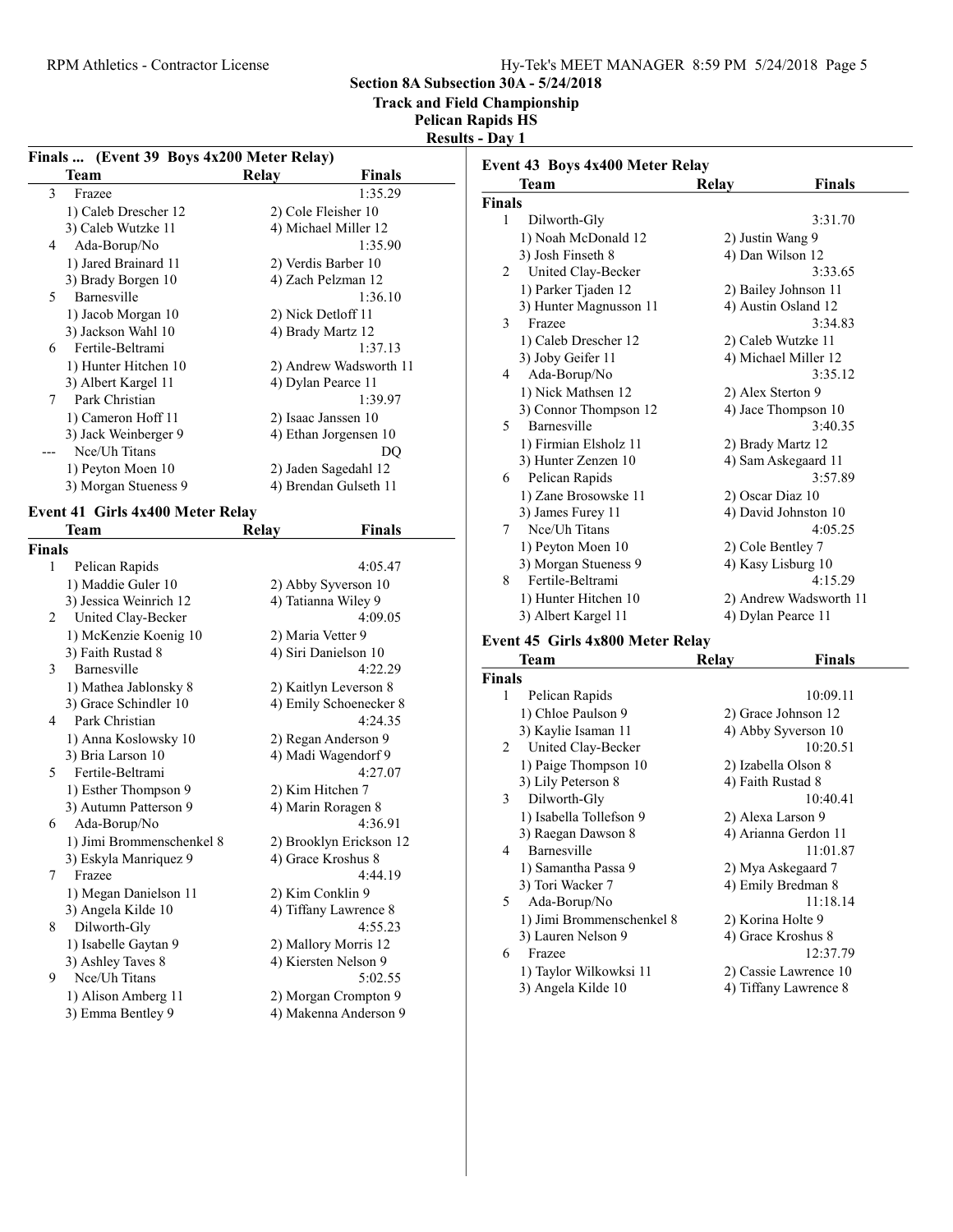RPM Athletics - Contractor License

Section 8A Subsection 30A - 5/24/2018

Track and Field Championship

Pelican Rapids HS

Results - Day 1

| <b>Finals</b><br>1<br>Ada-Borup/No<br>1) Christian Sterton 11<br>2) Tyrel Quick 12<br>3) Nick Mathsen 12<br>4) Connor Thompson 12<br>United Clay-Becker<br>$\mathfrak{D}_{\mathfrak{p}}$<br>1) Parker Tjaden 12<br>2) Hunter Magnusson 11<br>3) Nick Donovan 11<br>4) Austin Osland 12<br>3<br>Dilworth-Gly<br>1) Noah McDonald 12<br>2) Dylan Taves 11<br>3) Josh Finseth 8<br>4) Dan Wilson 12<br>Frazee<br>4<br>2) Christian Carlson 9<br>1) Colby Erickson 9 | 8:20.43<br>8:23.52<br>8:43.07<br>9:36.12 |
|------------------------------------------------------------------------------------------------------------------------------------------------------------------------------------------------------------------------------------------------------------------------------------------------------------------------------------------------------------------------------------------------------------------------------------------------------------------|------------------------------------------|
|                                                                                                                                                                                                                                                                                                                                                                                                                                                                  |                                          |
|                                                                                                                                                                                                                                                                                                                                                                                                                                                                  |                                          |
|                                                                                                                                                                                                                                                                                                                                                                                                                                                                  |                                          |
|                                                                                                                                                                                                                                                                                                                                                                                                                                                                  |                                          |
|                                                                                                                                                                                                                                                                                                                                                                                                                                                                  |                                          |
|                                                                                                                                                                                                                                                                                                                                                                                                                                                                  |                                          |
|                                                                                                                                                                                                                                                                                                                                                                                                                                                                  |                                          |
|                                                                                                                                                                                                                                                                                                                                                                                                                                                                  |                                          |
|                                                                                                                                                                                                                                                                                                                                                                                                                                                                  |                                          |
|                                                                                                                                                                                                                                                                                                                                                                                                                                                                  |                                          |
|                                                                                                                                                                                                                                                                                                                                                                                                                                                                  |                                          |
|                                                                                                                                                                                                                                                                                                                                                                                                                                                                  |                                          |
| 3) Lewis Helmers 9<br>4) Grady Larsen 10                                                                                                                                                                                                                                                                                                                                                                                                                         |                                          |
| Nce/Uh Titans<br>5                                                                                                                                                                                                                                                                                                                                                                                                                                               | 10:02.54                                 |
| 1) Robert Leslie 10<br>2) Cole Bentley 7                                                                                                                                                                                                                                                                                                                                                                                                                         |                                          |
| 3) Kasy Lisburg 10<br>4) Andrew Amberg 11                                                                                                                                                                                                                                                                                                                                                                                                                        |                                          |
| <b>Barnesville</b><br>6                                                                                                                                                                                                                                                                                                                                                                                                                                          | 10:21.00                                 |
| 1) Sam Askegaard 11<br>2) Wyatt Roller 9                                                                                                                                                                                                                                                                                                                                                                                                                         |                                          |
| 3) Nick Swenson 11<br>4) Nate Rehder 11                                                                                                                                                                                                                                                                                                                                                                                                                          |                                          |
| <b>Event 49 Girls High Jump</b>                                                                                                                                                                                                                                                                                                                                                                                                                                  |                                          |
| <b>Name</b><br>Yr<br>School                                                                                                                                                                                                                                                                                                                                                                                                                                      | <b>Finals</b>                            |
| <b>Finals</b>                                                                                                                                                                                                                                                                                                                                                                                                                                                    |                                          |
| 9 Barnesville<br>1<br>Jordan Tschumperlin                                                                                                                                                                                                                                                                                                                                                                                                                        | $4 - 10.00$                              |
| 9 Park Christi<br>Madi Wagendorf<br>1                                                                                                                                                                                                                                                                                                                                                                                                                            | $4 - 10.00$                              |
| 1<br><b>Riley Berg</b><br>10 Pelican Rapi                                                                                                                                                                                                                                                                                                                                                                                                                        | $4 - 10.00$                              |

|               | maal mageliaoli                |    |                 |               |  |
|---------------|--------------------------------|----|-----------------|---------------|--|
| 1             | <b>Riley Berg</b>              | 10 | Pelican Rapi    | $4 - 10.00$   |  |
| 4             | Gabby Sandman                  | 10 | Park Christi    | $4 - 10.00$   |  |
| 5             | <b>Belle Peterson</b>          | 7  | Barnesville     | 4-08.00       |  |
| 6             | Jenna Poppel                   |    | 10 Barnesville  | 4-08.00       |  |
| 7             | Rylee Moore                    | 8  | Frazee          | $4 - 06.00$   |  |
| 8             | Alison Freier                  |    | 10 Dilworth-Gly | $4 - 06.00$   |  |
| 8             | Alyssa Landsem                 |    | 12 Dilworth-Gly | $4 - 06.00$   |  |
| 10            | Anna Stephenson                | 9  | Pelican Rapi    | 4-06.00       |  |
| 11            | Harley Stroburg                | 12 | Frazee          | $4 - 04.00$   |  |
| 11            | JeNae Femling                  | 10 | Pelican Rapi    | 4-04.00       |  |
| 13            | Talia Gabrielson               | 10 | Frazee          | $4 - 02.00$   |  |
| 13            | Sydney Bauman                  | 10 | Rothsay         | 4-02.00       |  |
| 13            | Reagan Sellin                  |    | 9 United Clay-  | $4 - 02.00$   |  |
| 13            | Bria Larson                    |    | 10 Park Christi | $4 - 02.00$   |  |
| 17            | Isabella Tollefson             | 9  | Dilworth-Gly    | $4 - 00.00$   |  |
| 17            | Rachel Brenden                 | 11 | Rothsay         | 4-00.00       |  |
|               | <b>Event 51 Boys High Jump</b> |    |                 |               |  |
|               | Name                           | Yr | School          | <b>Finals</b> |  |
| <b>Finals</b> |                                |    |                 |               |  |
| 1             | Steele Senske                  | 12 | Park Christi    | 6-01.00       |  |
| 2             | <b>Brady Borgen</b>            | 10 | Ada-Borup/No    | 5-09.00       |  |
| 3             | Eli Sytsma                     | 11 | Pelican Rapi    | 5-09.00       |  |
| 4             | Verdis Barber                  | 10 | Ada-Borup/No    | 5-07.00       |  |
| 5             | Jaden Sagedahl                 | 12 | Nee/Uh Titan    | 5-05.00       |  |
| 6             | Jonathon Parsons               | 8  | Frazee          | 5-03.00       |  |

6 5-03.00 Izaah Bennefeld 10 Fertile-Belt

| - пау 1 |                                  |    |                 |             |  |
|---------|----------------------------------|----|-----------------|-------------|--|
| 6       | Dan Wilson                       |    | 12 Dilworth-Gly | 5-03.00     |  |
| 9       | Joey Mark                        | 9  | Barnesville     | 5-03.00     |  |
| 10      | Kaden Zenzen                     | 8  | Barnesville     | 5-01.00     |  |
| 10      | Joby Geifer                      | 11 | Frazee          | 5-01.00     |  |
| 10      | Cole Wyland                      |    | 9 Park Christi  | 5-01.00     |  |
| 13      | Brayden Manston                  | 8  | Dilworth-Gly    | 4-11.00     |  |
| 13      | Zakary Perala                    |    | 9 United Clay-  | 4-11.00     |  |
| 13      | Dawson Thompson                  | 9  | Nce/Uh Titan    | 4-11.00     |  |
| 13      | Jacob Ewen                       |    | 10 Dilworth-Gly | 4-11.00     |  |
|         | <b>Event 53 Girls Pole Vault</b> |    |                 |             |  |
|         |                                  | Yr | <b>School</b>   | Finals      |  |
|         | Name                             |    |                 |             |  |
| Finals  |                                  |    |                 |             |  |
| 1       | Signe Harris                     | 11 | Park Christi    | 9-00.00     |  |
| 2       | Alissa Lundeen                   |    | 10 Fertile-Belt | 7-11.00     |  |
| 3       | Aubree Steffes                   |    | 9 Fertile-Belt  | $7-11.00$   |  |
| 4       | Kiersten Nelson                  | 9. | Dilworth-Gly    | 7-11.00     |  |
| 5       | Tayla Dufault                    | 9  | Dilworth-Gly    | 7-05.00     |  |
| 6       | Natalie Votava                   | 11 | Barnesville     | 7-05.00     |  |
| 7       | Gracie Arends                    |    | 10 Dilworth-Gly | 7-05.00     |  |
| 8       | Emily Spilde                     | 11 | Barnesville     | $6-11.00$   |  |
| 9       | <b>Tiffany Lawrence</b>          | 8  | Frazee          | $6 - 11.00$ |  |
| 10      | Cassie Lawrence                  | 10 | Frazee          | 6-05.00     |  |

| 10 | Reise Stromstad | 9 Fertile-Belt | 6-05.00 |
|----|-----------------|----------------|---------|
|    | 10 Kaya Lee     | 8 Ada-Borup/No | 6-05.00 |
| 14 | Rachel Guler    | 9 Pelican Rapi | 5-11.00 |
| 14 | Madison Wothe   | 11 Frazee      | 5-11.00 |

#### Event 55 Boys Pole Vault

| Name           |                                 | Yr | School          | Finals      |
|----------------|---------------------------------|----|-----------------|-------------|
| <b>Finals</b>  |                                 |    |                 |             |
| 1              | Nate Rehder                     | 11 | Barnesville     | 10-11.00    |
| 2              | Ben Edeen                       | 10 | Dilworth-Gly    | 10-11.00    |
| $\overline{c}$ | <b>Trevor Dufault</b>           | 12 | Dilworth-Gly    | 10-11.00    |
| 4              | Zane Brosowske                  | 11 | Pelican Rapi    | 10-05.00    |
| 5              | Andrew Wadsworth                | 11 | Fertile-Belt    | 10-05.00    |
| 6              | Caleb Drescher                  | 12 | Frazee          | 9-11.00     |
| 6              | Gavin Byron                     | 10 | Ada-Borup/No    | 9-11.00     |
| 8              | Sylas Reinhart                  | 10 | Ada-Borup/No    | 9-05.00     |
| 8              | Hunter Hitchen                  | 10 | Fertile-Belt    | 9-05.00     |
| 10             | Kaden Hiemenz                   | 9  | Frazee          | 8-11.00     |
| 11             | Will Stromstad                  | 7  | Fertile-Belt    | 8-05.00     |
| 12             | Cade Sogge                      | 10 | Dilworth-Gly    | 7-11.00     |
| 13             | Isaac Janssen                   | 10 | Park Christi    | 7-05.00     |
| 14             | Tommy Thach                     | 9  | Pelican Rapi    | $6 - 11.00$ |
| 14             | Seth Isola                      | 10 | Frazee          | $6 - 11.00$ |
|                | <b>Event 57 Girls Long Jump</b> |    |                 |             |
|                | Name                            | Yr | School          | Finals      |
| Finals         |                                 |    |                 |             |
| 1              | Jessica Weinrich                |    | 12 Pelican Rapi | 16-02.25    |
| 2              | Karley Motschenbacher           |    | 10 Park Christi | 15-10.50    |

3 Katherine Finseth 11 Dilworth-Gly 15-09.00 4 Tatianna Wiley 9 Pelican Rapi 15-04.50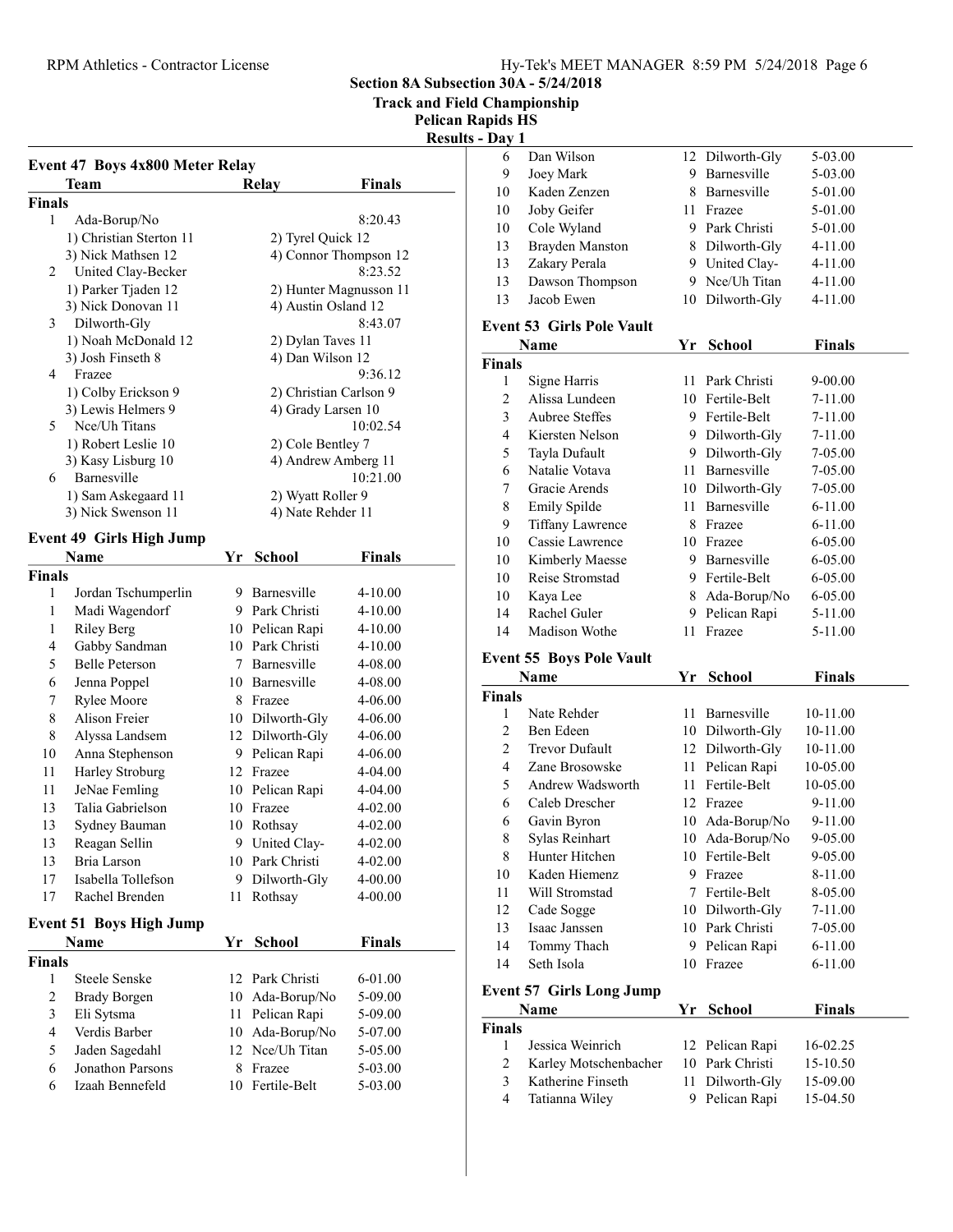Section 8A Subsection 30A - 5/24/2018

Track and Field Championship

Pelican Rapids HS sults - Day 1

|                |                                            |      |                 |               | <b>Resu</b> |
|----------------|--------------------------------------------|------|-----------------|---------------|-------------|
|                | Finals  (Event 57 Girls Long Jump)<br>Name | Yr   | <b>School</b>   | <b>Finals</b> |             |
| 5              | Claire Meyer                               | 11   | Barnesville     | 15-01.25      |             |
| 6              | Baylie Narum                               |      | 12 Dilworth-Gly | 15-00.25      |             |
| 7              | Emily Schoenecker                          |      | 8 Barnesville   | 15-00.00      |             |
| 8              | Paige Oswald                               |      | 10 Frazee       | 14-10.50      |             |
| 9              | Jaryn Johannsen                            |      | 10 Frazee       | 14-07.50      |             |
| 10             | Maria Vetter                               |      | 9 United Clay-  | 14-05.75      |             |
| 11             | Mariah McKeever                            | 11 - | Ada-Borup/No    | 14-04.75      |             |
| 12             | Elora Passa                                |      | 11 Barnesville  | 14-02.50      |             |
| 13             | Amelia Gunnufson                           |      | 9 Nce/Uh Titan  | 14-01.75      |             |
| 14             | Ellie Reierson                             |      | 9 Frazee        | 14-01.25      |             |
| 15             | Anna Koslowsky                             |      | 10 Park Christi | 13-11.75      |             |
| 16             | Madalyn Pompe                              |      | 9 Dilworth-Gly  | 13-09.50      |             |
| 17             | Regan Anderson                             |      | 9 Park Christi  | 13-04.75      |             |
| 18             | Kylie Borgen                               |      | 11 Ada-Borup/No | 13-01.25      |             |
| 19             | MacKenzie Ehlers                           |      | 11 United Clay- | 12-08.00      |             |
| 20             | Jayna Gronewold                            |      | 10 Rothsay      | 12-06.00      |             |
| 21             | Grace Kroshus                              | 8.   | Ada-Borup/No    | 12-01.75      |             |
| 22             | Rachel Grande                              |      | 12 United Clay- | 12-00.25      |             |
| 23             | Rachel Brenden                             | 11   | Rothsay         | 11-09.75      |             |
| 24             | Michaela Halvorson                         | 8    | Nce/Uh Titan    | 10-11.75      |             |
| 25             | Anna Kunz                                  | 10   | Pelican Rapi    | 10-01.00      |             |
|                | <b>Event 59 Boys Long Jump</b>             |      |                 |               |             |
|                | Name                                       | Yr   | <b>School</b>   | <b>Finals</b> |             |
| <b>Finals</b>  |                                            |      |                 |               |             |
| 1              | Garrett Cossette                           |      | 9 United Clay-  | 19-08.25      |             |
| $\overline{c}$ | Carlan Haugrud                             |      | 12 Pelican Rapi | 19-07.75      |             |
| 3              | Verdis Barber                              |      | 10 Ada-Borup/No | 19-01.50      |             |
| 4              | Jacob Ewen                                 |      | 10 Dilworth-Gly | 19-01.00      |             |
| 5              | Shawn Skjold                               |      | 10 United Clay- | 19-01.00      |             |
| 6              | Ethan Jorgensen                            |      | 10 Park Christi | 18-07.50      |             |
| 7              | Cole Fleisher                              |      | 10 Frazee       | 18-01.00      |             |
| 8              | Cameron Johnson                            |      | 10 Dilworth-Gly | 17-11.00      |             |
| 9              | Jared Brainard                             | 11 - | Ada-Borup/No    | 17-09.00      |             |
| 10             | Kaden Hiemenz                              |      | 9 Frazee        | 17-06.50      |             |
| 11             | Joey Mark                                  | 9.   | Barnesville     | 17-05.50      |             |
| 12             | Zane Brosowske                             |      | 11 Pelican Rapi | 17-05.00      |             |
| 13             | Jack Weinberger                            |      | 9 Park Christi  | 16-00.25      |             |
| 14             | <b>Brady Winter</b>                        | 10   | Dilworth-Gly    | 15-11.75      |             |
| 15             | Dylan Selley                               |      | 8 Frazee        | 15-07.25      |             |
| 16             | Cole Wyland                                |      | 9 Park Christi  | 14-10.00      |             |
| 16             | Peyton Moen                                |      | 10 Nee/Uh Titan | 14-10.00      |             |
| 18             | Nick Swenson                               | 11 - | Barnesville     | 14-02.50      |             |
| 19             | Izaah Bennefeld                            |      | 10 Fertile-Belt | 13-10.50      |             |
| 20             | Titan Engen                                | 8    | Nce/Uh Titan    | 13-07.50      |             |
| 21             | Noah Fiedler                               | 10   | Rothsay         | 13-00.00      |             |
| 22             | Nicholas Kusnierek                         | 11   | Rothsay         | 12-10.00      |             |
|                | <b>Event 61 Girls Triple Jump</b>          |      |                 |               |             |
|                | Name                                       | Yr   | <b>School</b>   | <b>Finals</b> |             |
| <b>Finals</b>  |                                            |      |                 |               |             |
| 1              | Paige Ziegler                              | 10   | Frazee          | 36-00.25      |             |
| $\overline{c}$ | Jordan Tschumperlin                        | 9    | Barnesville     | 34-01.00      |             |
|                |                                            |      |                 |               |             |

| 3             |                                    |         |                              |                    |  |
|---------------|------------------------------------|---------|------------------------------|--------------------|--|
|               | Katherine Finseth                  |         | 11 Dilworth-Gly              | 34-00.50           |  |
| 4             | Samantha Passa                     |         | 9 Barnesville                | 33-10.75           |  |
| 5             | Claire Meyer                       |         | 11 Barnesville               | 32-11.00           |  |
| 6             | Rylee Moore                        |         | 8 Frazee                     | 32-07.00           |  |
| 7             | Izabella Olson                     |         | 8 United Clay-               | 31-02.00           |  |
| 8             | Hailey Olson                       |         | 9 Ada-Borup/No               | 28-08.50           |  |
| 9             | <b>Grace Rames</b>                 |         | 10 Dilworth-Gly              | 28-03.00           |  |
| 10            | Katie Pearce                       |         | 7 Fertile-Belt               | 27-08.50           |  |
| 11            | Grace Kroshus                      |         | 8 Ada-Borup/No               | 27-04.00           |  |
| 12            | Rachel Brenden                     |         | 11 Rothsay                   | 27-01.50           |  |
| 13            | Lauren Nelson                      | 9.      | Ada-Borup/No                 | 26-03.00           |  |
| 14            | Ally Christensen                   | 11      | Frazee                       | 24-10.75           |  |
|               | <b>Event 63 Boys Triple Jump</b>   |         |                              |                    |  |
|               |                                    |         |                              |                    |  |
|               | Name                               |         | Yr School                    | <b>Finals</b>      |  |
| <b>Finals</b> |                                    |         |                              |                    |  |
| 1             | Josh Finseth                       |         | 8 Dilworth-Gly               | 42-03.00           |  |
| 2             | Albert Kargel                      |         | 11 Fertile-Belt              | 41-01.50           |  |
| 3             | Nick Mathsen                       |         | 12 Ada-Borup/No              | 41-01.00           |  |
| 4             | Michael Miller                     |         | 12 Frazee                    | 40-11.25           |  |
| 5             | Justin Wang                        |         | 9 Dilworth-Gly               | 39-05.50           |  |
| 6             | Eli Sytsma                         |         | 11 Pelican Rapi              | 39-00.50           |  |
| 7             | Joey Mark                          |         | 9 Barnesville                | 39-00.00           |  |
| $\,$ $\,$     | Connor Thompson                    |         | 12 Ada-Borup/No              | 38-08.00           |  |
| 9             | Zane Brosowske                     |         | 11 Pelican Rapi              | 38-02.75           |  |
| 10            | Logan Tucker                       |         | 10 Dilworth-Gly              | 37-02.75           |  |
| 11            | Cole Fleisher                      |         | 10 Frazee                    | 36-05.00           |  |
| 12            | <b>Morgan Stueness</b>             |         | 9 Nce/Uh Titan               | 35-03.75           |  |
| 13            | Noah Fiedler                       |         | 10 Rothsay                   | 35-03.50           |  |
|               |                                    |         | 11 Nce/Uh Titan              | 33-00.25           |  |
| 14            | Brendan Gulseth                    |         |                              |                    |  |
| 15            | Lewis Helmers                      |         | 9 Frazee                     | 31-09.00           |  |
| 16            | Titan Engen                        |         | 8 Nce/Uh Titan               | 30-05.00           |  |
| 17            | Nicholas Kusnierek                 | 11      | Rothsay                      | 28-09.50           |  |
|               |                                    |         |                              |                    |  |
|               | <b>Event 65 Girls Discus Throw</b> |         |                              |                    |  |
|               | Name                               | Yr      | <b>School</b>                | Finals             |  |
| <b>Finals</b> |                                    |         |                              |                    |  |
| 1             | Grace Steichen                     |         | 12 Dilworth-Gly              | 107-03             |  |
| 2             | Allyson Kangas                     |         | 12 Park Christi              | 102-02             |  |
| 3             | Brooklyn Erickson                  |         | 12 Ada-Borup/No              | 97-11              |  |
| 4             | Tessa Herman                       |         | 11 Barnesville               | 92-00              |  |
| 5             | Allison Lien                       |         | 10 Park Christi              | 90-01              |  |
| 6             | Elora Passa                        | 11      | Barnesville                  | 88-09              |  |
| 7             | Kaitlyn Todd                       |         | 9 United Clay-               | 86-06              |  |
| 8             | Maizey Gilbert                     |         | 12 United Clay-              | 84-08              |  |
| 9             | <b>Bailey Halland</b>              |         | 12 United Clay-              | 83-00              |  |
| 10            | Kya Anderson                       |         | 10 Barnesville               | 81-08              |  |
| 10            | Casey Kremke                       | 11      | Park Christi                 | 81-08              |  |
| 12            | Leah Sip                           | 11      | Ada-Borup/No                 | 80-01              |  |
| 13            | Olivia Erickson                    | 11      | Frazee                       | 75-00              |  |
| 14            | Alyce Erdman                       |         | 11 Pelican Rapi              | 74-09              |  |
| 15            | Rachel Lynnes                      | 12      | Pelican Rapi                 | 74-04              |  |
| 16            | Abby Hoehne                        | 11      | Frazee                       | 73-08              |  |
| 17<br>18      | Grace Haugrud<br>Emma Hellerud     | 9.<br>8 | Pelican Rapi<br>Dilworth-Gly | $70 - 10$<br>69-01 |  |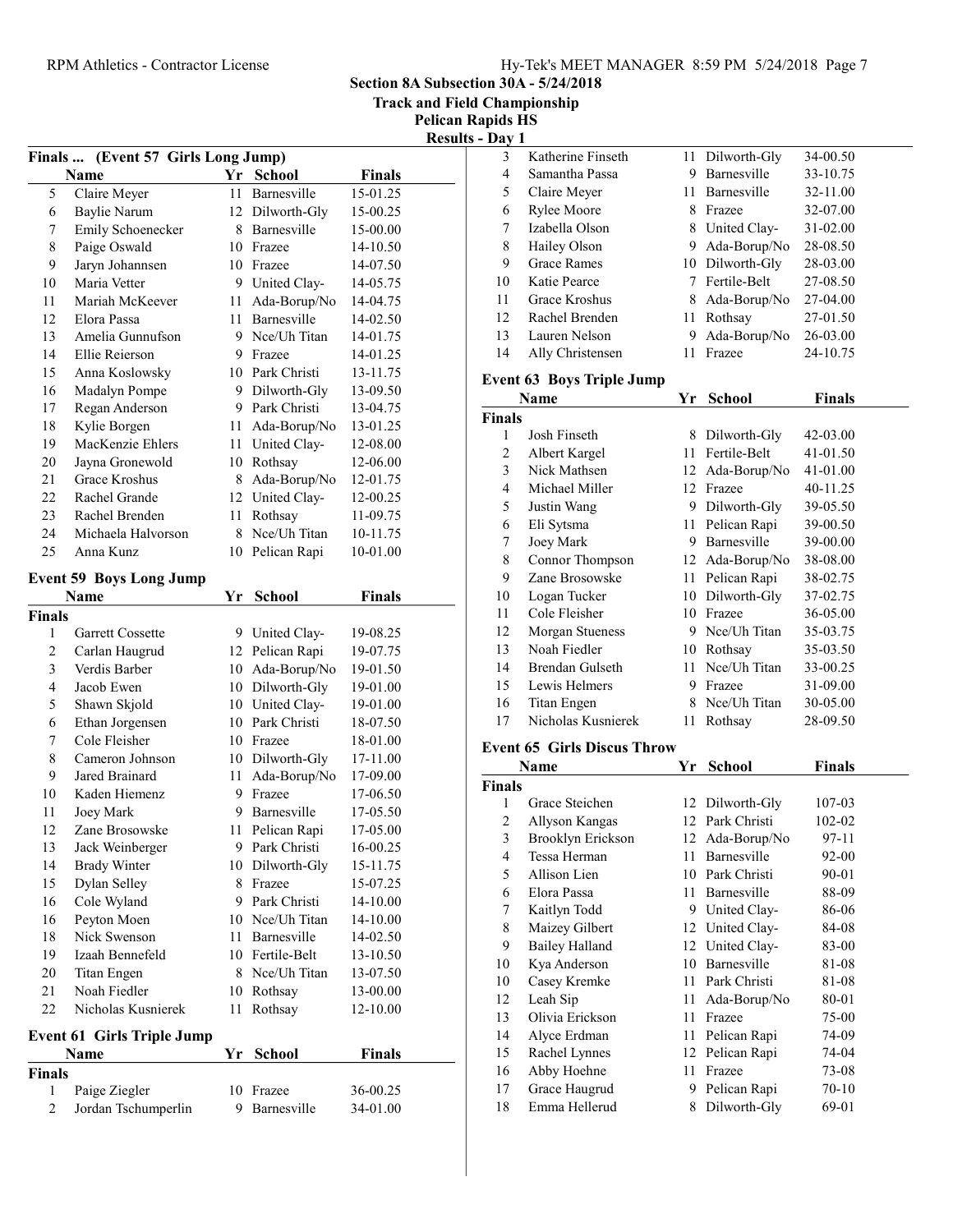| <b>RPM</b> Athletics - Contractor License |                                       |    | Hy-Tek's MEET MANAGER 8:59 PM 5/24/2018 Page 8 |               |                                       |                     |                                       |    |                                          |                      |
|-------------------------------------------|---------------------------------------|----|------------------------------------------------|---------------|---------------------------------------|---------------------|---------------------------------------|----|------------------------------------------|----------------------|
|                                           |                                       |    |                                                |               | Section 8A Subsection 30A - 5/24/2018 |                     |                                       |    |                                          |                      |
|                                           |                                       |    |                                                |               | <b>Track and Field Championship</b>   |                     |                                       |    |                                          |                      |
|                                           |                                       |    |                                                |               | <b>Pelican Rapids HS</b>              |                     |                                       |    |                                          |                      |
|                                           |                                       |    |                                                |               | <b>Results - Day 1</b>                |                     |                                       |    |                                          |                      |
|                                           | Finals  (Event 65 Girls Discus Throw) |    |                                                |               |                                       | 18                  | Rachel Lynnes                         |    | 12 Pelican Rapi                          | 26-03.25             |
|                                           | Name                                  |    | Yr School                                      | <b>Finals</b> |                                       | 19                  | Katrina Quick                         |    | 8 Ada-Borup/No                           | 25-01.00             |
| 19                                        | Jessica Qualley                       |    | 9 Ada-Borup/No                                 | 66-10         |                                       | 20                  | <b>Emerson Biewer</b>                 | 10 | Barnesville                              | 24-10.25             |
| 20                                        | Jocylin Cyr                           |    | 11 Dilworth-Gly                                | 66-03         |                                       | 21                  | Alyce Erdman                          | 11 | Pelican Rapi                             | 24-08.75             |
| 20                                        | Zoe Keezer                            | 10 | Nce/Uh Titan                                   | 66-03         |                                       | 22                  | Zoe Keezer                            | 10 | Nce/Uh Titan                             | 24-07.75             |
| 22                                        | Natalie Nudell                        |    | 12 Frazee                                      | 64-05         |                                       | 23                  | Hannah Fisher                         | 10 | Rothsay                                  | 22-00.00             |
| 23                                        | Jordyn Martinez                       | 10 | Rothsay                                        | 49-04         |                                       | 24                  | Jaden Weber                           | 10 | Rothsay                                  | 20-07.00             |
| 24                                        | Hannah Fisher                         | 10 | Rothsay                                        | 48-09         |                                       | 25                  | Jordyn Martinez                       |    | 10 Rothsay                               | 18-07.00             |
| 25                                        | Jaden Weber                           |    | 10 Rothsay                                     | 41-10         |                                       |                     |                                       |    |                                          |                      |
|                                           |                                       |    |                                                |               |                                       |                     | <b>Event 71 Boys Shot Put</b>         |    |                                          |                      |
|                                           | <b>Event 67 Boys Discus Throw</b>     |    |                                                |               |                                       |                     | Name                                  |    | Yr School                                | <b>Finals</b>        |
|                                           | Name                                  |    | Yr School                                      | <b>Finals</b> |                                       | <b>Finals</b>       |                                       |    |                                          |                      |
| <b>Finals</b>                             |                                       |    |                                                |               |                                       | 1<br>$\overline{2}$ | <b>Bryce Anderson</b><br>Mason Miller |    | 11 Dilworth-Gly                          | 47-01.00<br>46-11.75 |
| 1                                         | Trevor Dufault                        |    | 12 Dilworth-Gly                                | 140-00        |                                       |                     |                                       | 10 | Ada-Borup/No                             |                      |
| $\overline{c}$                            | <b>Bryce Anderson</b>                 |    | 11 Dilworth-Gly                                | 133-11        |                                       | 3                   | <b>Vincent Helmers</b>                | 11 | Frazee                                   | 45-00.50             |
| $\mathfrak{Z}$                            | Mason Miller                          | 10 | Ada-Borup/No                                   | 133-00        |                                       | $\overline{4}$      | Isaac Stene                           | 12 | Nce/Uh Titan                             | 45-00.00             |
| 4                                         | Hunter Zenzen                         | 10 | Barnesville                                    | 126-05        |                                       | 5                   | <b>Trevor Dufault</b>                 | 12 | Dilworth-Gly                             | 44-11.50             |
| 5                                         | Hunter Macziewski                     |    | 12 Dilworth-Gly                                | 123-03        |                                       | 6                   | Cole Montplaisir                      | 12 | Dilworth-Gly                             | 41-11.50             |
| 6                                         | Vincent Helmers                       |    | 11 Frazee                                      | 118-09        |                                       | 7                   | Carson Haugrud                        | 12 | Pelican Rapi                             | 41-05.50             |
| 7                                         | Matt Thompson                         | 10 | United Clay-                                   | 111-02        |                                       | 8                   | Damian Camperud                       | 10 | Barnesville                              | 40-10.00             |
| 8                                         | Carson Haugrud                        | 12 | Pelican Rapi                                   | 110-08        |                                       | 9                   | Justin Bentley                        | 10 | United Clay-                             | 38-00.50             |
| 9                                         | Ryan Chisholm                         | 11 | Ada-Borup/No                                   | $103 - 10$    |                                       | 10                  | Thomas Koslowsky                      |    | 12 Park Christi                          | 36-05.50             |
| 10                                        | Sam Harrison                          |    | 12 United Clay-                                | 98-03         |                                       | 11                  | Cameron Hoff                          | 11 | Park Christi                             | 36-03.50             |
| 11                                        | Ethan Highness                        |    | 12 United Clay-                                | 94-03         |                                       | 12                  | Ryan Chisholm                         | 11 | Ada-Borup/No                             | 36-00.25             |
| 12                                        | Jack Hall                             | 9. | Frazee                                         | 93-04         |                                       | 13                  | <b>Tyler Stage</b>                    | 12 | Barnesville                              | 35-08.75             |
| 13                                        | Andre Nelson                          | 10 | Park Christi                                   | 88-06         |                                       | 14                  | Jack Hall                             | 9  | Frazee                                   | 34-06.25             |
| 14                                        | Isaac Stene                           | 12 | Nce/Uh Titan                                   | 87-09         |                                       | 15                  | Sam Harrison                          | 12 | United Clay-                             | 34-05.00             |
| 15                                        | Jackson Poepping                      | 11 | Barnesville                                    | 86-00         |                                       | 16                  | Matt Thompson                         | 10 | United Clay-                             | 34-01.00             |
| 16                                        | Thomas Koslowsky                      |    | 12 Park Christi                                | 84-04         |                                       | 17                  | Nathan Mundt                          | 11 | Ada-Borup/No                             | 33-04.50             |
| 17                                        | <b>Tyler Stage</b>                    |    | 12 Barnesville                                 | 81-08         |                                       | 18                  | Jackson Poepping                      | 11 | Barnesville                              | 32-02.25             |
| 18                                        | Eli Sytsma                            |    | 11 Pelican Rapi                                | 81-07         |                                       | 19                  | Andre Nelson                          | 10 | Park Christi                             | 29-08.00             |
| 19                                        | Gavin Larson                          |    | 9 Rothsay                                      | $77 - 04$     |                                       | 20                  | Sam Winn                              |    | 9 Frazee                                 | 27-05.25             |
| 20                                        | Jaden Sagedahl                        | 12 | Nce/Uh Titan                                   | 74-05         |                                       | 21                  | Gavin Larson                          | 9  | Rothsay                                  | 25-00.75             |
| 21                                        | Sam Winn                              |    | 9 Frazee                                       | 64-08         |                                       | 22                  | <b>Billy Johnston</b>                 |    | 9 Pelican Rapi                           | 24-08.00             |
|                                           | <b>Event 69 Girls Shot Put</b>        |    |                                                |               |                                       | 23                  | <b>Riley Ramstorf</b>                 |    | 8 Nce/Uh Titan                           | 24-02.75             |
|                                           | Name                                  |    | Yr School                                      | Finals        |                                       |                     |                                       |    |                                          |                      |
| <b>Finals</b>                             |                                       |    |                                                |               |                                       |                     |                                       |    | Women - Team Rankings - 18 Events Scored |                      |
| 1                                         | Allyson Kangas                        |    | 12 Park Christi                                | 36-09.75      |                                       |                     | 1) Frazee                             |    |                                          |                      |
| 2                                         | Olivia Erickson                       |    | 11 Frazee                                      | 33-06.25      |                                       |                     | 2) Pelican Rapids                     |    |                                          |                      |
| 3                                         | Kya Anderson                          | 10 | Barnesville                                    | 33-06.00      |                                       |                     | 3) Barnesville                        |    |                                          |                      |
| 4                                         | Grace Steichen                        | 12 | Dilworth-Gly                                   | 32-11.25      |                                       |                     | 4) Park Christian                     |    |                                          |                      |
| 5                                         | Eden Tofibam                          |    | 9 Park Christi                                 | 31-07.50      |                                       |                     | 5) Dilworth-Glyndon-Felton            |    |                                          |                      |
| 6                                         | <b>Bailey Halland</b>                 |    | 12 United Clay-                                | 30-04.75      |                                       |                     | United Clay-Becker<br>6)              |    |                                          |                      |
|                                           | Casey Kremke                          |    | Park Christi                                   | 29-06.25      |                                       |                     | Fertile-Beltrami<br>7)                |    |                                          |                      |
| 7                                         |                                       | 11 | 11 Frazee                                      |               |                                       |                     | 8) Ada-Borup/Norman County            |    |                                          |                      |
| 8                                         | Abby Hoehne                           |    |                                                | 29-04.75      |                                       |                     | 9) NCE/UH Titans                      |    |                                          |                      |
| 9                                         | Grace Haugrud                         |    | 9 Pelican Rapi                                 | 29-03.50      |                                       |                     |                                       |    |                                          |                      |
| 10                                        | Jessica Qualley                       | 9  | Ada-Borup/No                                   | 28-08.50      |                                       |                     |                                       |    |                                          |                      |
| 11                                        | Aleeya Verdi                          |    | 12 Dilworth-Gly                                | 28-04.50      |                                       |                     |                                       |    | Men - Team Rankings - 18 Events Scored   |                      |
| 12                                        | Maizey Gilbert                        |    | 12 United Clay-                                | 27-03.50      |                                       |                     | 1) Dilworth-Glyndon-Felton            |    |                                          |                      |
| 13                                        | Kaitlyn Todd                          |    | 9 United Clay-                                 | 27-01.75      |                                       |                     | 2) Ada-Borup/Norman County            |    |                                          |                      |
| 14                                        | Natalie Nudell                        |    | 12 Frazee                                      | 27-01.50      |                                       |                     | United Clay-Becker<br>3)              |    |                                          |                      |
| 15                                        | Emma Hellerud                         | 8  | Dilworth-Gly                                   | 26-10.00      |                                       |                     | 4) Frazee                             |    |                                          |                      |
| 15                                        | Tessa Herman                          | 11 | Barnesville                                    | 26-10.00      |                                       |                     | 5) Pelican Rapids                     |    |                                          |                      |
| 17                                        | Leah Sip                              |    | 11 Ada-Borup/No                                | 26-05.00      |                                       |                     | 6) Fertile-Beltrami                   |    |                                          |                      |

| apids HS |                               |  |                 |          |  |  |
|----------|-------------------------------|--|-----------------|----------|--|--|
| - Dav 1  |                               |  |                 |          |  |  |
| 18       | Rachel Lynnes                 |  | 12 Pelican Rapi | 26-03.25 |  |  |
| 19       | Katrina Quick                 |  | 8 Ada-Borup/No  | 25-01.00 |  |  |
| 20       | Emerson Biewer                |  | 10 Barnesville  | 24-10.25 |  |  |
| 21       | Alyce Erdman                  |  | 11 Pelican Rapi | 24-08.75 |  |  |
| 22       | Zoe Keezer                    |  | 10 Nee/Uh Titan | 24-07.75 |  |  |
| 23       | Hannah Fisher                 |  | 10 Rothsay      | 22-00.00 |  |  |
| 24       | Jaden Weber                   |  | 10 Rothsay      | 20-07.00 |  |  |
| 25       | Jordyn Martinez               |  | 10 Rothsay      | 18-07.00 |  |  |
|          | <b>Event 71 Boys Shot Put</b> |  |                 |          |  |  |

#### Name **Finals Property Finals** Finals 1 Bryce Anderson 11 Dilworth-Gly 47-01.00 2 Mason Miller 10 Ada-Borup/No 46-11.75 3 Vincent Helmers 11 Frazee 45-00.50 4 45-00.00 Isaac Stene 12 Nce/Uh Titan 5 Trevor Dufault 12 Dilworth-Gly 44-11.50 6 41-11.50 Cole Montplaisir 12 Dilworth-Gly 7 Carson Haugrud 12 Pelican Rapi 41-05.50 8 Damian Camperud 10 Barnesville 40-10.00 9 Justin Bentley 10 United Clay- 38-00.50 10 Thomas Koslowsky 12 Park Christi 36-05.50 11 Cameron Hoff 11 Park Christi 36-03.50 12 Ryan Chisholm 11 Ada-Borup/No 36-00.25 13 Tyler Stage 12 Barnesville 35-08.75 14 Jack Hall 9 Frazee 34-06.25 15 34-05.00 Sam Harrison 12 United Clay-16 Matt Thompson 10 United Clay- 34-01.00 17 Nathan Mundt 11 Ada-Borup/No 33-04.50 18 32-02.25 Jackson Poepping 11 Barnesville 19 29-08.00 Andre Nelson 10 Park Christi 20 Sam Winn 9 Frazee 27-05.25 21 25-00.75 Gavin Larson 9 Rothsay 22 Billy Johnston 9 Pelican Rapi 24-08.00 23 Riley Ramstorf 8 Nce/Uh Titan 24-02.75

| Women - Team Rankings - 18 Events Scored |     |  |
|------------------------------------------|-----|--|
| Frazee                                   | 124 |  |
| 2) Pelican Rapids                        | 112 |  |
| Barnesville                              | 108 |  |
| Park Christian                           | 99  |  |
| 5) Dilworth-Glyndon-Felton               | 98  |  |
| 6) United Clay-Becker                    | 58  |  |
| Fertile-Beltrami                         | 48  |  |
| Ada-Borup/Norman County                  | 47  |  |
| <b>NCE/UH Titans</b>                     |     |  |

| Men - Team Rankings - 18 Events Scored |      |
|----------------------------------------|------|
| 1) Dilworth-Glyndon-Felton             | 179  |
| 2) Ada-Borup/Norman County             | 135  |
| 3) United Clay-Becker                  | 82   |
| Frazee                                 | 79.5 |
| 5) Pelican Rapids                      | 60   |
| 6) Fertile-Beltrami                    | 58.5 |